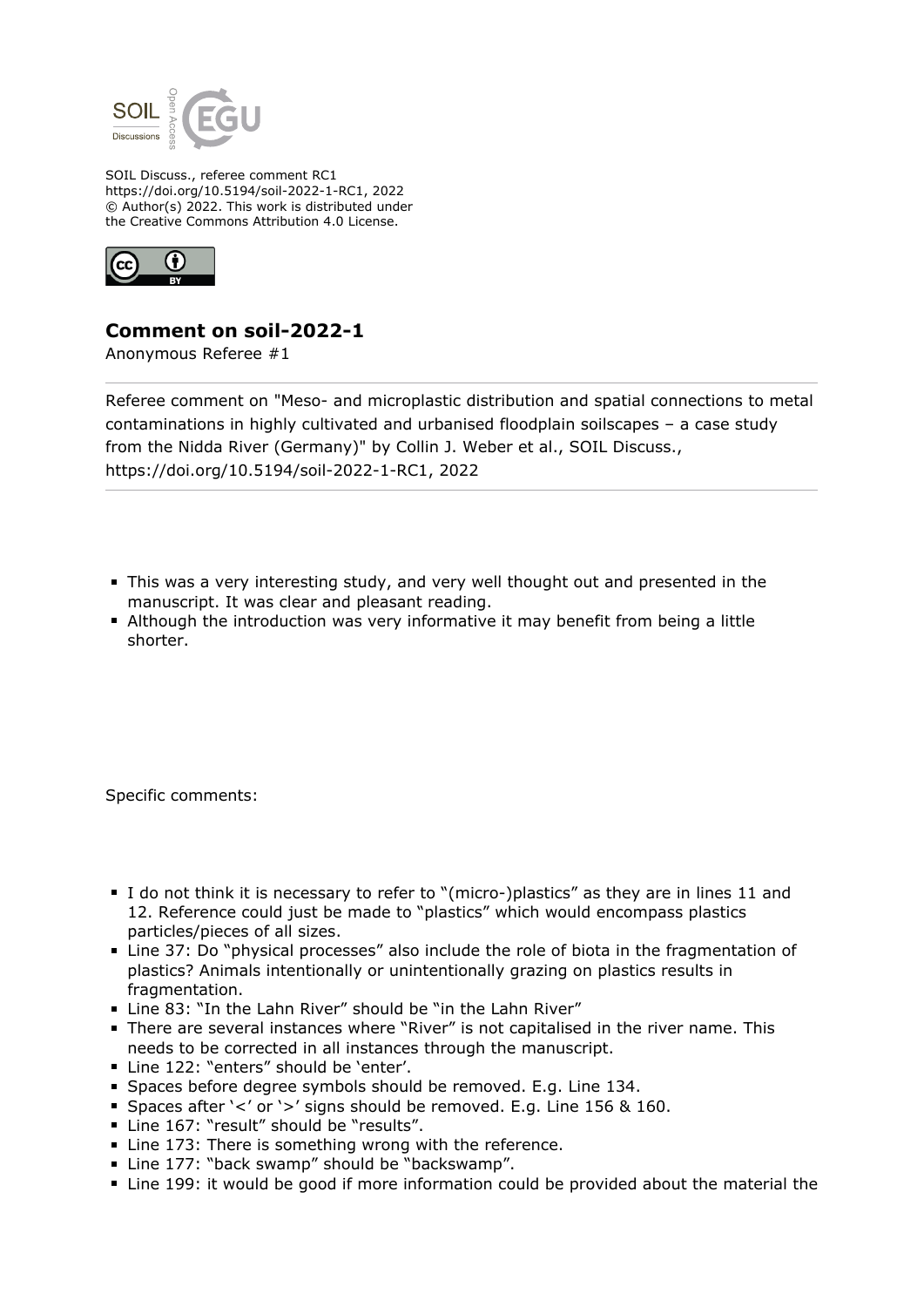bags are made from. The definition of "bioplastic" can be variable, and misleading. For example, it can be used to describe a plastic made from a feedstock of biological origin (e.g. starch, not fossil fuel) however be a traditional polymer like PE, PVC; or alternatively it can be used to describe biodegradability. Care is taken in the methods to control for the presence of it in the sample by taking spectra, but I feel it would be good here to include a bit more information and make it clear what the polymer is.

■ Line 202-3: Suggest rewording the sentence "Visible plastics fragments were collected on a 20 m<sup>2</sup> area around the drill points by walking straight lines with two persons (foureyes-principle),......" to "Visible plastic fragments were collected in a 20 m<sup>2</sup> area around the drill points, by two people walking straight lines in parallel (four-eyesprinciple),……".

It would also be good to give dimensions of how the 20  $m^2$  area was obtained to show it was an equally distributed area around the central drill point.

- Line 212: Provide detail on what containers they were in for drying, or whether they were in the open bags.
- Line 202: I am not familiar with these standards and am unable to access them, however I feel that "loss of ignition" is not the right wording. Should it be combustion at 550°C until steady weight obtained?
- Line 242: I am unfamiliar with 'rim jars'. More detail needs to be given as to what they are made from.
- Line 254: space needed after  $\emptyset$  = ' $\emptyset$  47 mm' and ' $\emptyset$  90 mm'
- Line 258: It is not clear what "sprayer" is. Can more detail be given or a clear description of what this is?
- Line 281: reword 'for safety reasons'. I don't think you mean it in the sense it reads. You are doing it to ensure that if any fragments of the bag have entered the sample you are able to account for this contamination and remove it from the analysis.
- Line 282: The use of cotton lab coats specifically avoids contamination of the air by synthetic fibres that would potentially come off synthetic lab coats. Contamination would still be still but they'd be cotton, and therefore not included in your analysis.
- Line 357: Can you please provide information about what is included in your definition of "rubber" as this is a class or group of polymers, not a single type and it includes both fully synthetic and semi-synthetic alternatives. This will also influence the EPO ages, with only the natural rubber being used in 1820s, and first synthetic rubber developed in 1910, and another alternative in the 1930s.
- Line 366: The following sentence needs rewording "The plastics contain of HDPE ..." Is it means to read "The plastics consists of HDPE…." Or "The plastics found included HDPE…."?
- Line 368: As this is intended for an intentional audience it may be best to avoid colloquial naming of things. Could 'fries fork' be changes to 'plastic fork', and 'DIY store shed' seems like a very broad category or description. Is there something more specific that can be said?
- Line: 390: ', at depths below 100 cm.' is confusing. Is it meant that they are deeper, as in more >100 cm; or shallower? Please check and confirm to ensure it is less ambiguous.
- Line 426: It is not clear why 'Meso- and single macroplastic particles....' Is written like this. Can this be made clear, or changed to remove the 'single'?
- Line 448: What depths do "From 45.98% to 62.5%" refer to?
- Line 489: Change "Figure 8a and Figure 8b" to "Figure 8".
- Line 536: Is this mislabelled? "Table T1". Should it be S1?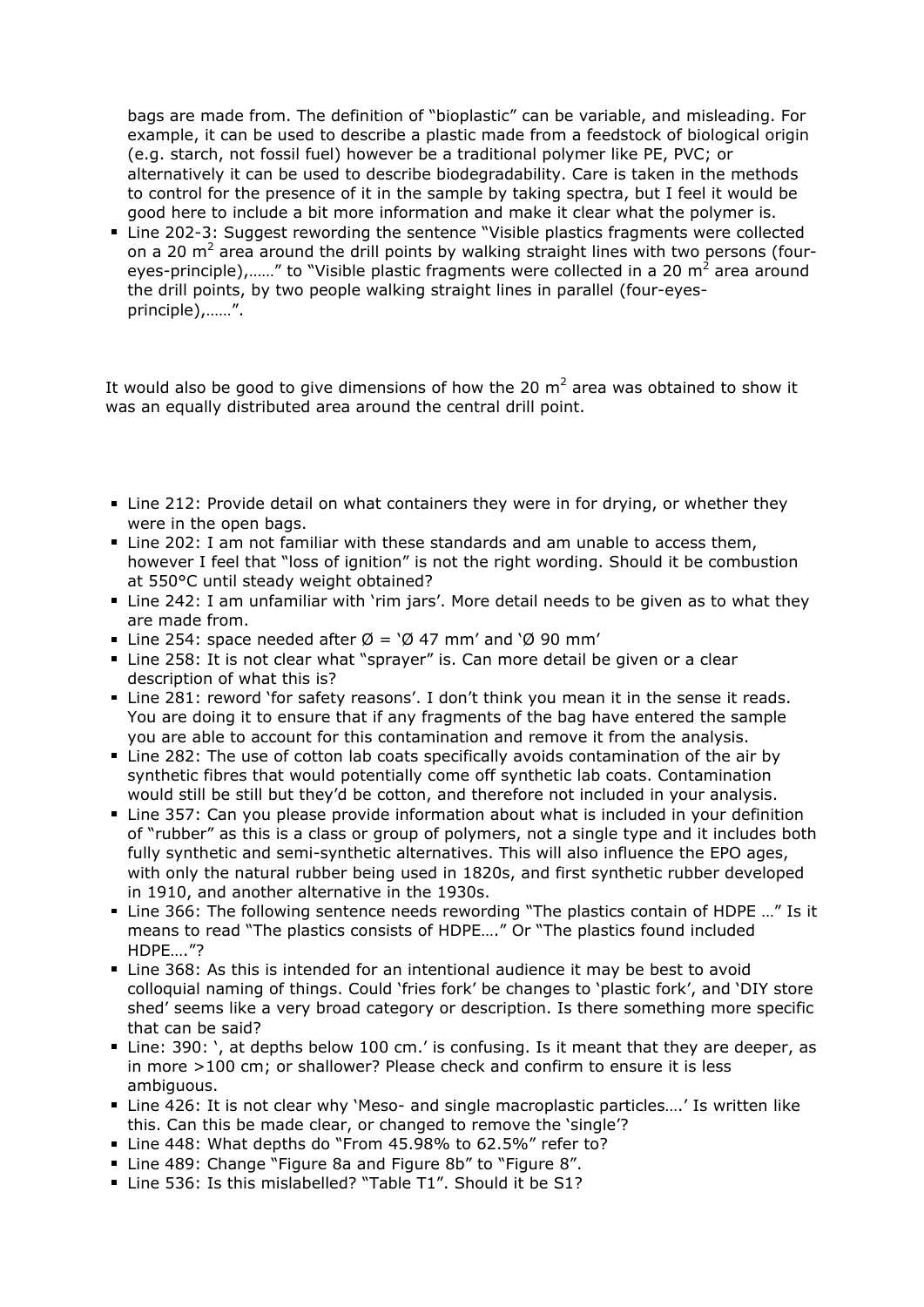- Line 555: Change "incipient alteration surface structure" to "incipient alteration of surface structure".
- Line 589: '(Table)' is this meant to be here?
- Line 682: Add "River" after "Nidda". Other occurrences like this may occur elsewhere in the document.

## **FIGURE**

**Figure 1:** Add in W (wastewater treatment plants) and ID (industrial discharge) in to the figure legend.

**Figure 2: a)** Both resin and rubber are broad categories of polymer. You should explain somewhere what is included within these definitions. See previous note about 'rubber'.

The scale bars and associated distance in the photos need to be larger as they are currently impossible to read. **c)** It may be advantageous to add in labels of Course and Fine soil to the figure to make it clearer what the reader is looking at.

**Figure 3:** Adding Titles to the graphs would make it clearer what the reader is looking at. **a)** & **b)** both the y and x-axis labels need to be centred on the axes. **Legend:** Suggest rewording "(with transect site location and river km) " to "(with transect site location and river length (km)). This also needs to be changed in the axes labels. Add text to "dotted boxes indicate anthropogenic influence" = "dotted boxes indicate **sites exposed to** anthropogenic influence**s**"

**Figure 4: y-axis label:** the '(-)' needs to be removed.

**Figure 5: x-axes labels:** the '(-)' needs to be removed from EF(-) and PLI(-).

**Figure 6:** it is not clear why for both **a)** and **b)** why the smaller particles are also presented as an additional graph inset as they are clearly presented in the total particles graphs. By removing them from both **a** and **b** the graphs showing all sized particles can widened.

**Figure 7:** the '(-)' needs to be removed from PLI(-). Can the circles for the floodplain positions be made larger so it is easier to see the different colours?